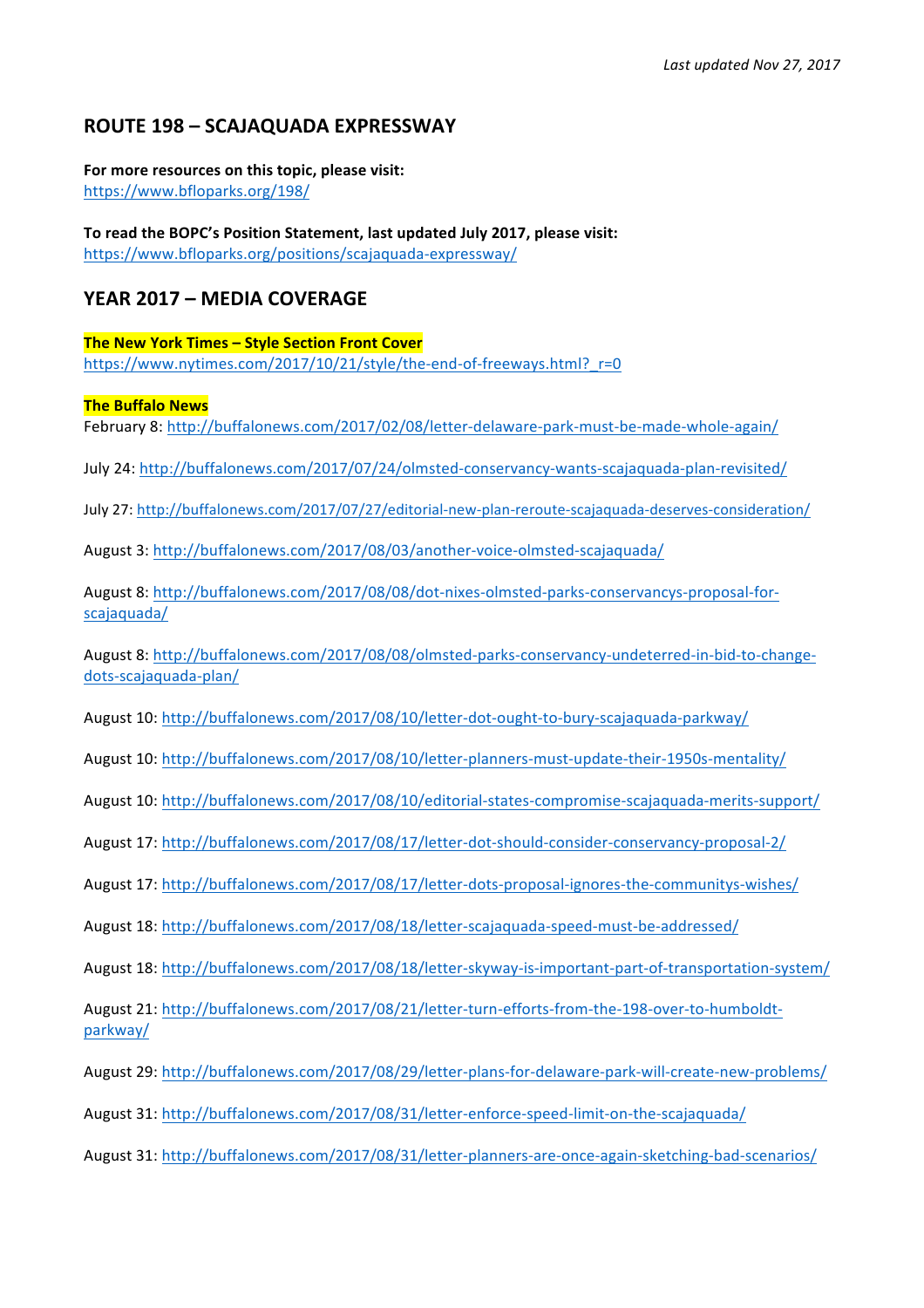September 1: http://buffalonews.com/2017/09/01/letter-olmsted-conservancy-offers-a-smart-proposal/

September 21: http://buffalonews.com/2017/09/21/another-voice-scajaquada-plan-protects-legacy-robertmoses/

October 27: http://buffalonews.com/2017/10/27/letter-remove-scajaquada-from-delaware-park/

November 2: http://buffalonews.com/2017/11/02/letter-scrap-plan-for-route-198-and-restore-olmstedparks/

November 3: http://buffalonews.com/2017/11/03/olmsted-conservancy-seeks-to-rejoin-bisected-delawarepark/

November 16: http://buffalonews.com/2017/11/16/letter-local-leaders-should-tell-dot-to-rethinkscajaquada/

November 17 (Events for the weekend): http://buffalonews.com/2017/11/17/2183334/

November 25: http://buffalonews.com/2017/11/25/another-voice-lets-make-buffalo-lucky-no-7-withparkway-plan/

## **TV Channel 4**

July 24: https://www.youtube.com/watch?v=eFA1tjQUj0c

July 24: http://wivb.com/2017/07/24/olmsted-parks-conservancy-calls-for-cultural-corridor-along-198/

August 2: http://wivb.com/2017/08/02/department-of-transportation-to-host-public-information-meetingabout-proposed-scajaquada-transformation/

August 8: http://wivb.com/2017/08/08/dot-proposes-final-draft-for-changes-to-scajaquada-expressway/

August 8 (LIVE at Buffalo State): https://www.youtube.com/watch?v=fLiebGWGiHE

August 8: https://www.youtube.com/watch?v=VNPZlC9kXZI

November 8: http://wivb.com/2017/11/08/community-groups-present-their-own-plans-for-the-scajaquadaexpressway/

November 18: http://wivb.com/2017/11/18/community-group-holds-rally-for-scajaquada-corridor-project/

#### **WKBW Channel 7**

July 24: http://www.wkbw.com/news/push-for-new-redesign-plans-for-the-198-expressway

August 8: http://www.wkbw.com/news/dot-to-host-public-meeting-on-route-198-changes080817

August 8: http://www.wkbw.com/news/community-members-not-happy-with-dot-i-198-proposal

November 8: http://www.wkbw.com/news/neighbors-want-to-savedelawarepark

### **WGRZ Channel 2**

July 24: http://www.wgrz.com/news/local/big-announcement-expected-for-scajaquada-corridor/459085845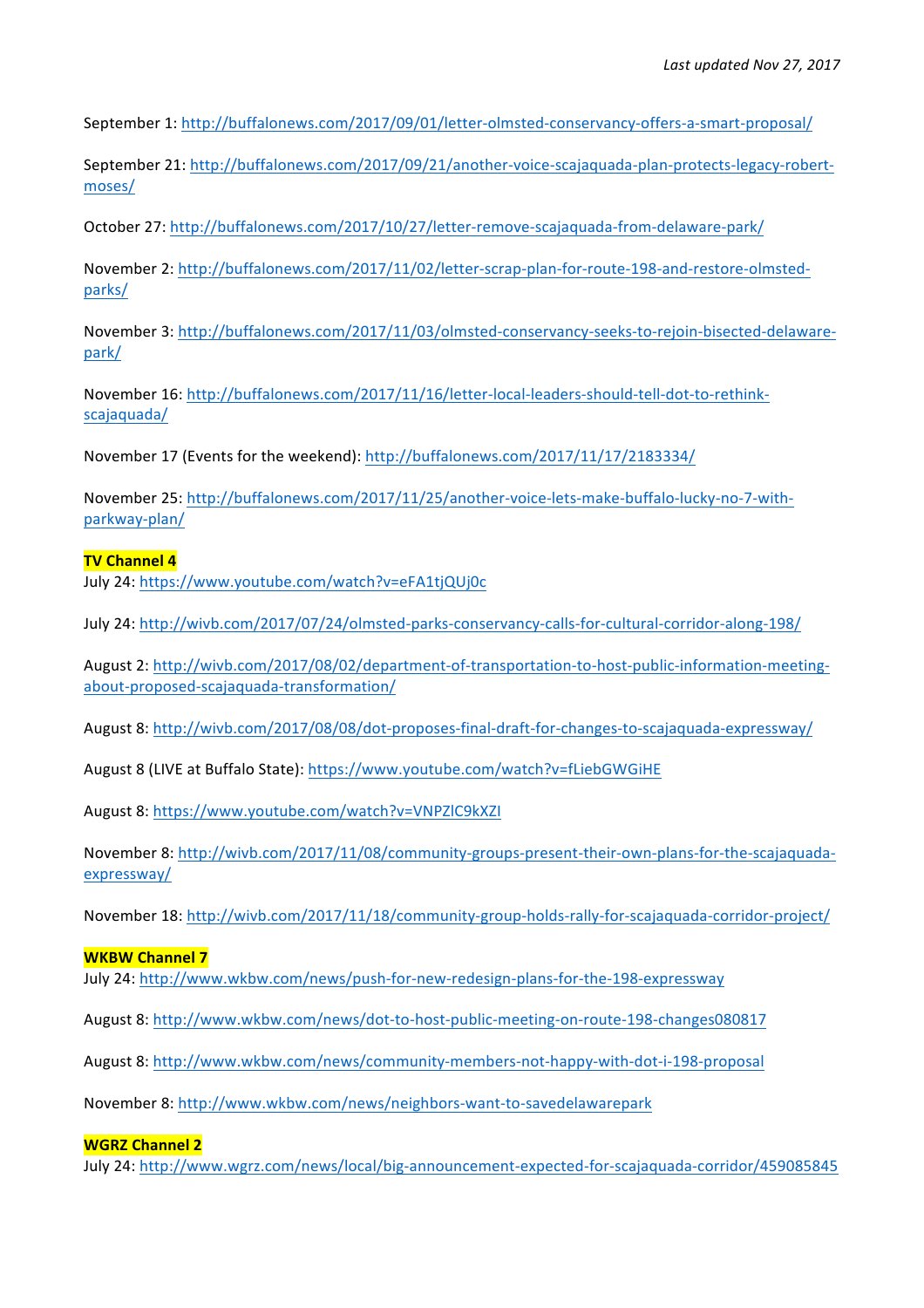August 8: http://www.wgrz.com/news/local/dot-route-198-plan-balances-community-needs/462979642

November 3: http://www.wgrz.com/news/local/save-delaware-park-campaign/488908395 (TV segment YouTube link: https://www.youtube.com/watch?v=g6XVaNlZK6s) November 18: http://www.wgrz.com/news/local/buffalo/rally-to-save-delaware-park-as-state-completes-198-plan/492978543

November 18: http://www.wgrz.com/news/local/buffalo/rally-to-save-delaware-park-as-state-completes-198-plan/492978543

### **WBFO 88.7**

July 24: http://news.wbfo.org/post/local-cultural-partners-propose-alternative-redesign-scajaquadaexpressway

August 9: http://news.wbfo.org/post/dot-call-it-day-if-public-rejects-latest-scajaquada-corridor-plan

November 6: http://news.wbfo.org/post/olmsted-parks-conservancy-introduces-savedelawareparkcampaign

November 9: http://news.wbfo.org/post/opponents-scajaquada-redesign-refuse-call-it-day

#### **WBEN 930 am**

November 18 (Sean Ryan's speech at the Rally): http://www.wben.com/media/audio-channel/sean-ryansave-delaware-park

November 18: http://www.wben.com/articles/rally-savedelawarepark

#### **Buffalo Business First**

July 24: https://www.bizjournals.com/buffalo/news/2017/07/24/olmsted-envisons-a-new-scajaquadacorridor.html

#### **Spectrum/Time Warner Cable**

July 24: http://www.twcnews.com/nys/buffalo/news/2017/07/24/buffalo-olmsted-parks-conservancyscajacquada-expressway-198-state-department-of-transportation-conversation-construction-pedestrianfriendly-stone-arch-bridge-delaware-avenue-park.html

#### **Buffalo Rising**

July 25: https://www.buffalorising.com/2017/07/scajaquada-cultural-coalition-extends-a-hand-to-dot/

August 7: https://www.buffalorising.com/2017/08/public-information-meeting-regarding-the-scajaquadacorridor-project/

August 25: https://www.buffalorising.com/2017/08/a-bold-new-plan-that-is-on-the-table-would-be-a-bigwin-for-buffalo/

August 29: https://www.buffalorising.com/2017/08/governors-people-play-hardball-on-scajaquada/

September 3: https://www.buffalorising.com/2017/09/analysis-scajaquada-not-yet-ready-for-prime-time/

September 17: https://www.buffalorising.com/2017/09/olmstedian-scajaquada-separation-of-ways/